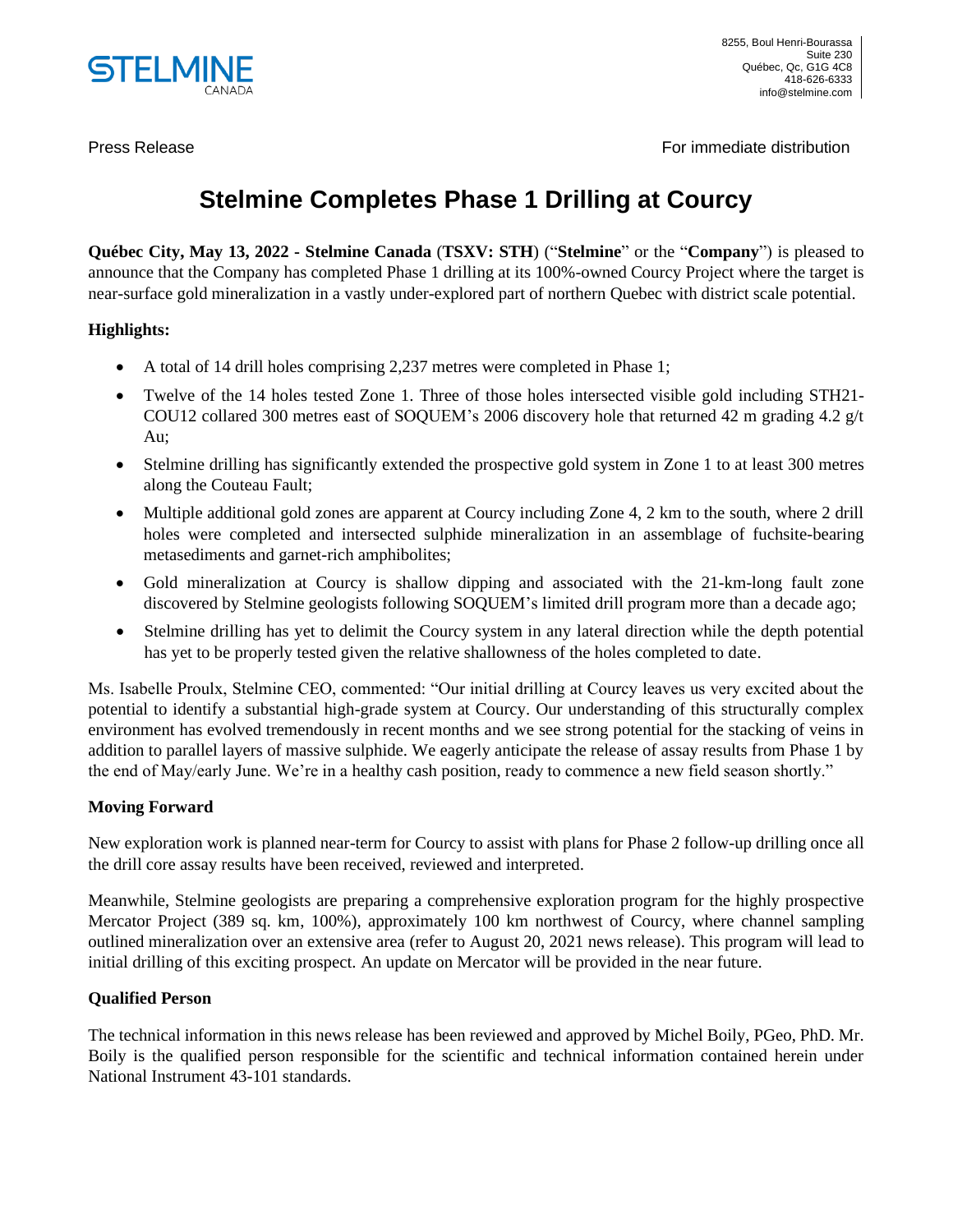

## **Courcy Drill Hole Location Map**



#### **About Stelmine Canada**

Stelmine is a junior mining exploration company pioneering a new gold district (Caniapiscau) east of James Bay in the under-explored eastern part of the Opinaca metasedimentary basin where the geological context has similarities to the Eleonore mine. Stelmine has 100% ownership of 1,277 claims or 655 sq. km in this part of northern Quebec, highlighted by the Courcy and Mercator Projects.

## **FORWARD LOOKING INFORMATION**

Certain information in this press release may contain forward-looking statements, such as statements regarding the expected closing of and the anticipated use of the proceeds from the Offering, acquisition and expansion plans, availability of quality acquisition opportunities, and growth of the Company. This information is based on current expectations and assumptions (including assumptions in connection with obtaining all necessary approvals for the Offering and general economic and market conditions) that are subject to significant risks and uncertainties that are difficult to predict. Actual results might differ materially from results suggested in any forward-looking statements. Risks that could cause results to differ from those stated in the forward-looking statements in this release include those relating to the ability to complete the Offering on the terms described above. The Company assumes no obligation to update the forward-looking statements, or to update the reasons why actual results could differ from those reflected in the forward-looking statements unless and until required by securities laws applicable to the Company. Additional information identifying risks and uncertainties is contained in the Company's filings with the Canadian securities regulators. The filings are available at www.sedar.com.